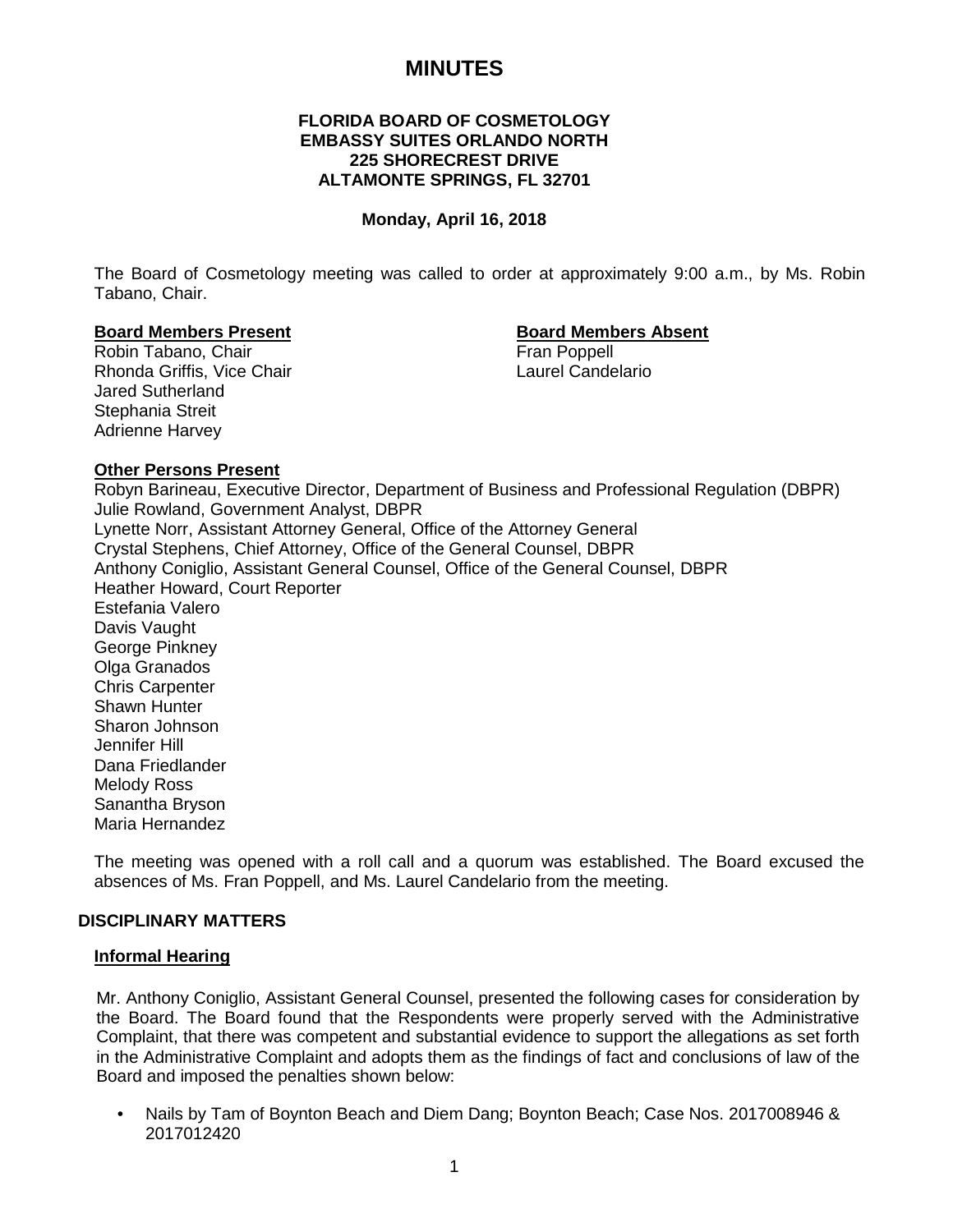\$500 fine and \$186.21 costs to be paid within six months

- Dayany Fidalgo; Coral Gables; Case No. 2017039119 \$84.88 costs only; Revocation of license FS898201
- Dominique Tatum; Miami; Case No. 2017038094 \$72.44 costs only; Revocation of license FS900280
- ISPAS and Vu Trong Doan; Palm Beach Gardens; Case Nos. 2017032489 & 2017032425 \$500 fine and \$443.43 costs to be paid within six months
- Estefania Valero Ramones; Riverview; Case No. 2017036830 \$114.32 costs only; Revocation of license FS897898
- Yelitza Granados; Hollywood; Case No. 2017039131 \$136.19 costs only; Revocation of license FV95999640
- Jennifer Hill; West Palm Beach; Case No. 2017027338 \$225.72 costs only; Revocation of license CL1249047
- Ghislaine Rodriguez; Hialeah; Case No. 2017040971 \$85.85 costs only; Revocation of license FS901473
- Silvia Cobo; Miami; Case No. 2017038887 \$103.55 costs only; Revocation of license FV9599565
- Rebeca Hernandez; Miramar; Case No. 2017038516 \$62.43 costs only; Revocation of license FV9600594

## **Motion for Waiver of Rights and Final Order**

Mr. Coniglio presented the following cases for consideration by the Board. The Board found that the Respondents were properly served with the Administrative Complaint, the Respondents failed to respond within 21 days thereby waiving their right to elect a hearing in this matter, that the Board accept the allegations as stated in the Administrative Complaint and adopt them as the findings of fact and conclusions of law of the Board and imposed the penalties shown below:

- Krispy Klean Kutz; Lauderdale Lakes; Case No. 2016058225 Mr. Coniglio requested that the case be pulled from the agenda
- Haydee Vasquez; Orlando; Case No. 2016042704 \$500 fine and \$298.69 costs to be paid within six months Probation on license FB9730405 for 3 years
- Glam City Salon and Spa and Cendrine Noeliste; West Palm Beach; Case Nos. 2017004703 & 2017005031 \$300 fine and \$304.42 costs to be paid within six months
- Shears of Perfection and Tyronne Ragin; Ft. Pierce; Case Nos. 2017012658 & 2017010713 \$150 fine and \$284.10 costs to be paid within six months
- Royal Nails and Va Thi; Boca Raton; Case Nos. 2017015024 & 2017019243 \$500 fine and \$191.17 costs to be paid within six months
- Falguni Dave; Port St. Lucie; Case No. 2017017668 \$500 and \$131.66 costs to be paid within six months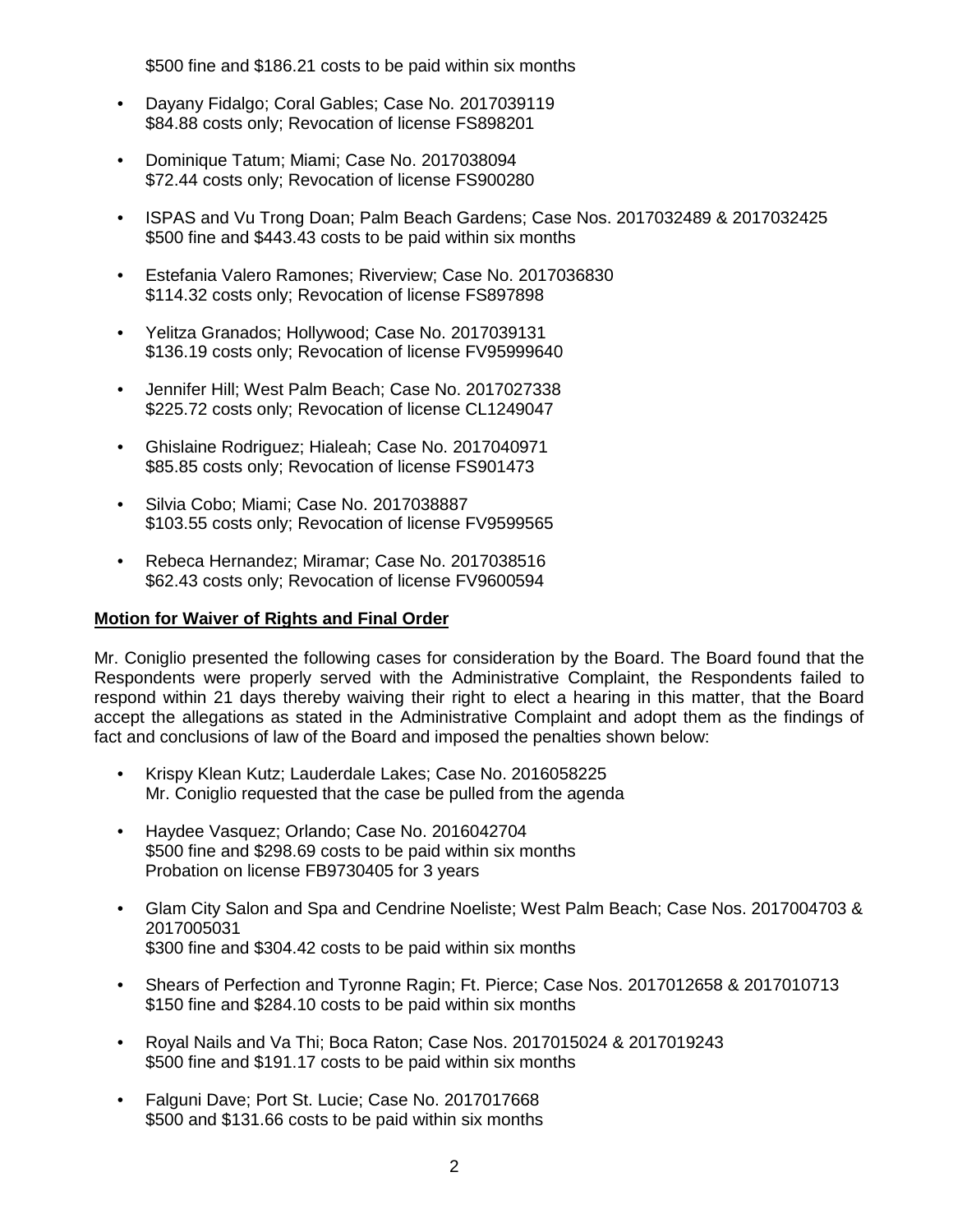- Top Hit Nails; Boca Raton; Case No. 2017024292 \$500 fine and \$107.10 costs to be paid within six months
- EZ Nails and Phat Nguyen; Delray Beach; Case Nos. 2017026420 & 2017034826 \$500 fine and \$214.21 costs to be paid within six months
- Eileen Troche; Hialeah; Case No. 2017038070 \$62.59 costs only; Revocation of license FS899661
- 5 Star Beauty Spa and Crystal Carter; Delray Beach; Case Nos. 2017020609 & 2017021017 \$1,000 fine and \$244.44 costs to be paid within six months
- Suu Duong; Oviedo; Case No. 2016047266 \$167 costs only; Revocation of license FV9593662
- Elanda Fils Aime; West Palm Beach; Case No. 2017005097 Mr. Coniglio requested that the case be pulled from the agenda
- Glam City Salon & Spa; West Palm Beach; Case No. 2016026923 \$850 fine and \$187.11 costs to be paid within six months
- GetGlammedUp; West Palm Beach; Case No. 2017004690 \$200 fine and \$152.91 costs to be paid within six months
- Phonesanith Chanphakeo; Oviedo; Case No. 2016047382 \$157.28 costs only; Revocation of license FS898228
- Amelia Garcia; Miami; Case No. 2017037806 \$62.46 costs only; Revocation of license FV9599196
- Leidy Guerra; Homestead; Case No. 2017039132 \$78.94 costs only; Revocation of license FV9602153
- Pro Nails Spa #1 and Thai Truong; Boynton Beach; Case Nos. 2017036113 & 2017039747 \$500 fine and \$109.94 costs to be paid within six months
- Jullimer Lopez; Doral; Case No. 2017037778 \$57.44 costs only; Revocation of license FS899074
- Nicole Watts; Orlando; Case No. 2016057072 \$500 fine and \$395.35 costs to be paid within six months
- Marcel Salon and Spa and Maricela Diaz; Key West; Case Nos. 2016036252 & 2017054804 Mr. Coniglio requested that the cases be pulled from the agenda
- Julie Bills; Clearwater; Case No. 2017010272 \$500 fine and \$290.39 costs to be paid within six months
- Sheila Dominguez; Homestead; Case No. 2017038959 \$84.88 costs only; Revocation of license FS902302
- Zashia Santiago; Homestead; Case No. 2017038400 \$62.59 costs only; Revocation of license FS901470
- Sheree Hagins; Pembroke Pines; Case No. 2017038514 \$85.07 costs only; Revocation of license FS901366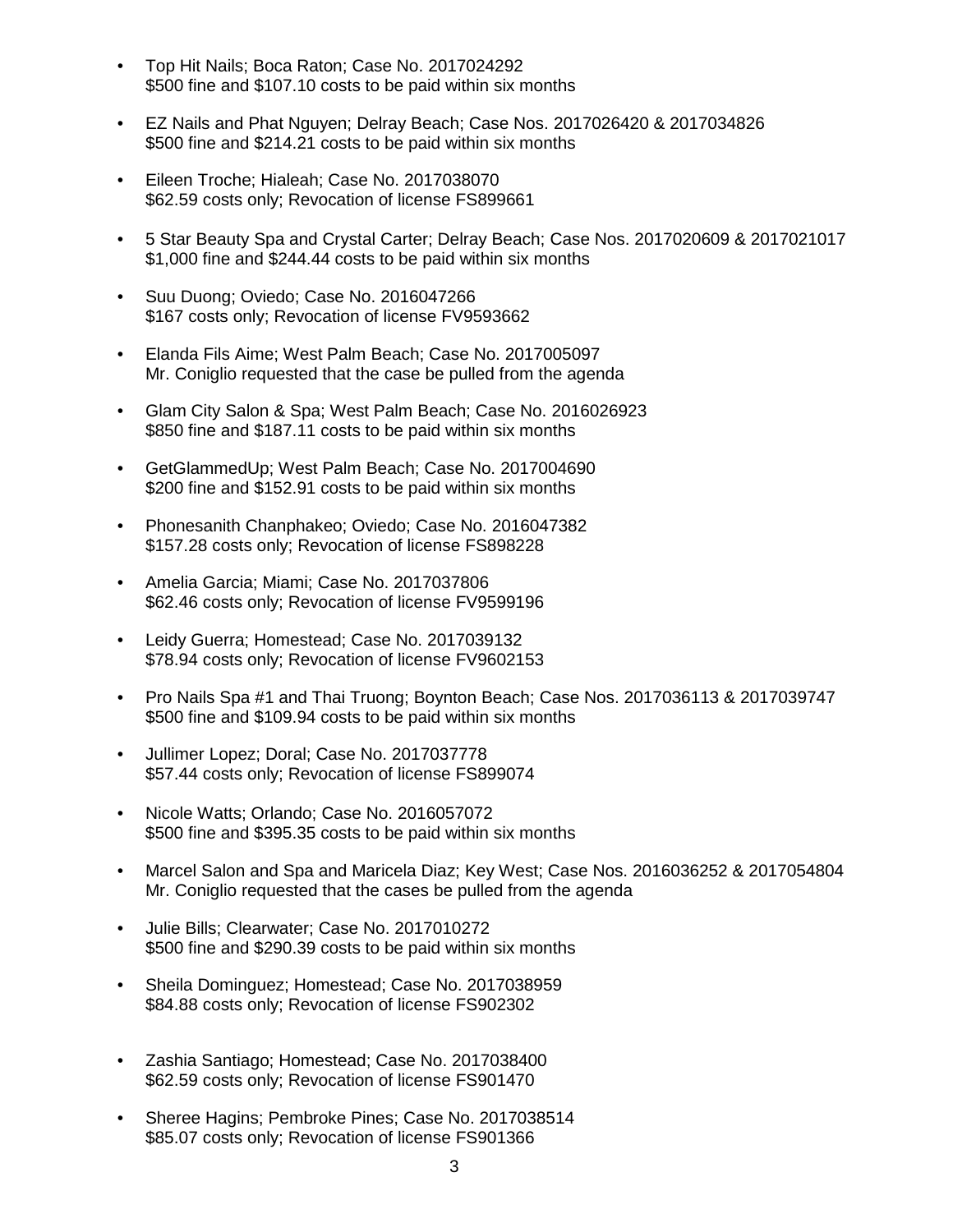- Jurasia Jennings; Hurlburt Field; Case No. 2017042756 \$500 fine and \$77.08 costs to be paid within six months
- Maria Tapanes; Opa-Locka; Case No. 2017038382 \$50.94 costs only; Revocation of license FV9597479
- Janete Tramutola; Aventura; Case No. 2017038091 \$50.94 costs only; Revocation of license FS899890
- Leidy Santa; Miramar; Case No. 2017036797 \$129.52 costs only; Revocation of license FS900557
- Katty Funez; Miami; Case No. 2017045061 \$64.22 costs only; Revocation of license FS900987
- Lisandra Lopez; Miami; Case No. 2017038633 \$132.63 costs only; Revocation of license FS9599188
- DBA Hair Devine and Duy Nguyen; Boynton Beach; Case Nos. 2017026771 & 2017034822 Mr. Coniglio requested that the cases be pulled from the agenda
- Maria Galardo and Salon Bella; Delray Beach; Case Nos. 2017042754 & 2017047044 \$500 fine and \$268.17 costs to be paid within six months
- Venus Nail Care and Nguyen Hoang; West Palm Beach; Case Nos. 2017025261 & 2017028103 \$500 fine and \$284.10 costs to be paid within six months
- Dayana Diaz; Miami; Case No. 2017039000 \$160.74 costs only; Revocation of license FV9600354
- Katherine Castillo; Orlando; Case No. 2017038502 \$114.19 costs only; Revocation of license FS902023
- Leilin Delgado; Miami Case No. 2017038994 \$106.04 costs only; Revocation of license FS899588
- Esthela Martin; Miami; Case No. 2017037945 \$61.53 costs only; Revocation of license FS898528
- Anna Danilina; El Portal; Case No. 2017039002 \$133.64 costs only; Revocation of license FS900276
- Nailcare and Thien Phung; Palm Beach Gardens; Case Nos. 2017029871 & 2017030749 \$850 fine and \$386.10 costs to be paid within six months
- Saltanat Ibragimova; Miami; Case No. 2017039137 \$35.80 costs only; Revocation of license FS902020
- Ivana Kostoff; Miami; Case No. 2017039191 \$101.54 costs only; Revocation of license FS900805
- Monica Peoli; Miami; Case No. 20170392069 \$68.41 costs only; Revocation of license FS899073
- Xuan Nguyen; Union, Kentucky; Case No. 2017043777 \$100 fine and \$140.62 costs to be paid within six months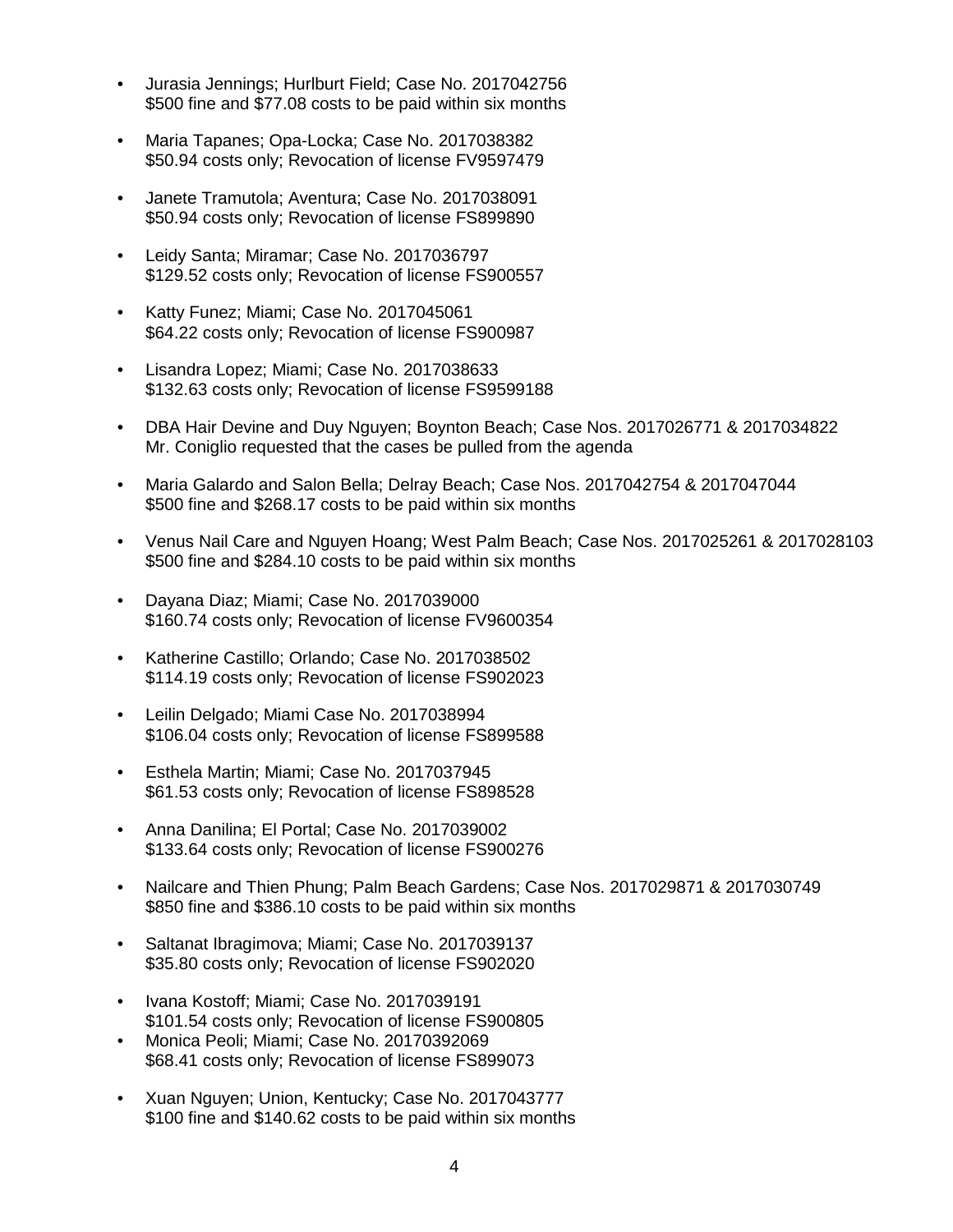- Lisbet Quintero; Ft. Lauderdale; Case No. 2017037585 \$91.45 costs only; Revocation of license FV9601394
- Latoyia Leverette; Panama City; Case No. 2017047861 \$500 fine and \$102.94 costs to be paid within six months
- Jorge Veizaga; Miami Springs; Case No. 2017038064 \$78.38 costs only; Revocation of license FS902022
- Cesar Rodriguez; Lantana; Case No. 2017035605 \$500 fine and \$20.37 costs to be paid within six months
- Leticia Lopez; Homestead; Case No. 2017037918 \$78.94 costs only; Revocation of license FS898563
- Leslie Betancourt; Miami; Case No. 2017038906 \$78.94 costs only; Revocation of license FS901685
- Domenica Listi; Doral; Case No. 2017038635 \$120.49 costs only; Revocation of license FS900509
- Rosali Fernandez; Miami; Case No. 2017038956 \$78.94 costs only; Revocation of license FV9602637
- Maria Coraizaca; Homestead; Case No. 2017038876 \$101.40 costs only; Revocation of license FV9596759
- Cheila Suarez; Cutler Bay; Case No. 2017038395 \$67.79 costs only; Revocation of license FS901915
- Maria Juis; Hialeah; Case No. 2017039202 \$65.96 costs only; Revocation of license FV9602648
- Charleen Matos Rivera; Miami: Case No. 2017045167 \$13.55 costs only; Revocation of license FS901708
- Salon Bliss; Boynton Beach; Case No. 2017036117 \$950 fine and \$122.22 costs to be paid within six months
- Elizabeth Corona; Homestead; Case No. 2017038872 \$81.07 costs only; Revocation of license CL1263623

## **Settlement Stipulation**

Mr. Coniglio presented the following cases for consideration by the Board. The Board moved to adopt the Stipulation of the parties as the Board's final action in this matter and incorporate it and all of its terms into a final order and imposed the penalties shown below:

- Tokyo Nail Spa and Li Yang and Hong Kou; Miami; Case Nos. 2017026100, 2017030741, & 2017030759 \$500 fine and \$456.64 costs to be paid within 30 days
- Blo Me Away; Miami; Case No. 2017011642 \$500 fine and \$94.08 costs to be paid within six months

# **Voluntary Relinquishment**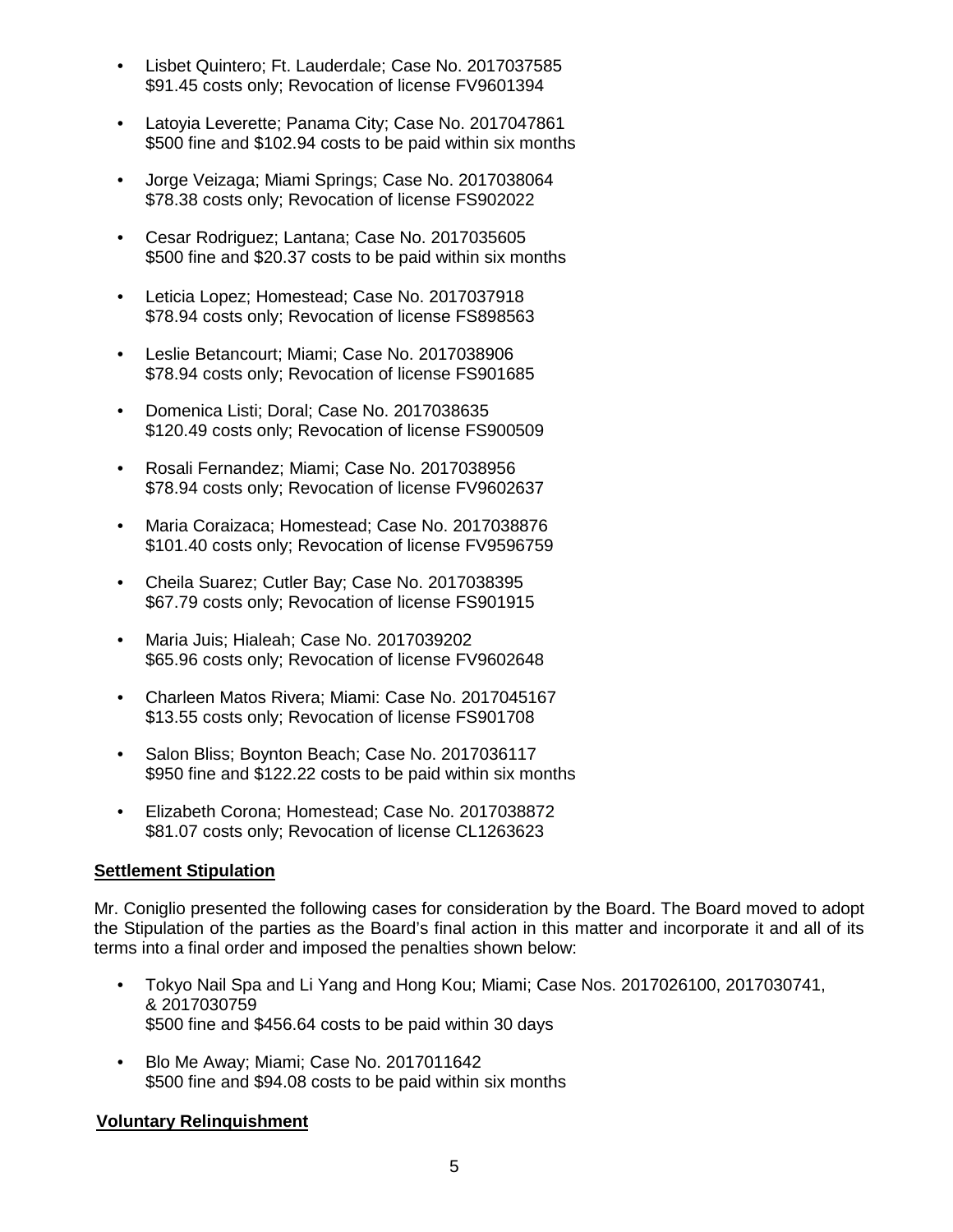Mr. Coniglio presented the following cases for consideration by the Board. The Board moved to adopt the Stipulation of the parties as the Board's final action in this matter and incorporate it and all of its terms into a final order and imposed the penalties shown below:

- Irina Chimba; Miami; Case No. 2017038553 \$106.63 costs only; Voluntary relinquishment of license FS899746
- Carmen Baez; Miami; Case No. 2017038911 \$140.42 costs only; Voluntary relinquishment of license FV9600595
- Yenifer Ramones De Key; Doral; Case No. 2017037937 \$102.90 costs only; Voluntary relinquishment of license FV9600345
- Karina Morales; Medley; Case No. 2017038645 \$74.75 costs only; Voluntary relinquishment of license FS898851
- Darlene Diaz; Hialeah; Case No. 2017038977 \$148.22 costs only; Voluntary relinquishment of license FS898861
- Marise Garcia; Doral; Case No. 201704577 \$72.11 costs only; Voluntary relinquishment of license FS899895
- Andreina Ballesteros; Miami; Case No. 2017038907 \$78.94 costs only; Voluntary relinquishment of license FS900098
- Maria Sabando; Miami; Case No. 2017038644 \$64.87 costs only; Voluntary relinquishment of license FS900056
- Johanna Giraldo; Miami; Case No. 2017037956 \$138.54 costs only; Voluntary relinquishment of license FS900054
- Maria Perez; Coral Springs; Case No. 2017037924 \$83.31 costs only; Voluntary relinquishment of license FS897924
- Malena Corral; Hialeah; Case No. 2017038892 \$57.44 costs only; Voluntary relinquishment of license FV9598911
- Yahaira Perez; Miami; Case No. 2017039172 \$160.74 costs only; Voluntary relinquishment of license FS901113
- Heidy Urra; Homestead; Case No. 2017037789 \$62.59 costs only; Voluntary relinquishment of license FB9757702
- Liliana Zapata; Miami; Case No. 2017037823 \$127.64 costs only; Voluntary relinquishment of license FS898518
- Yenifer Polegre; Doral; Case No. 2017037826 \$88.75 costs only; Voluntary relinquishment of license FV9601162
- Maydelyn Costa; Miami; Case No. 2017038636 \$69.24 costs only; Voluntary relinquishment of license FV9601065
- Iris Lemus; Miami; Case No. 2017037970 \$96.09 costs only; Voluntary relinquishment of license FV9600129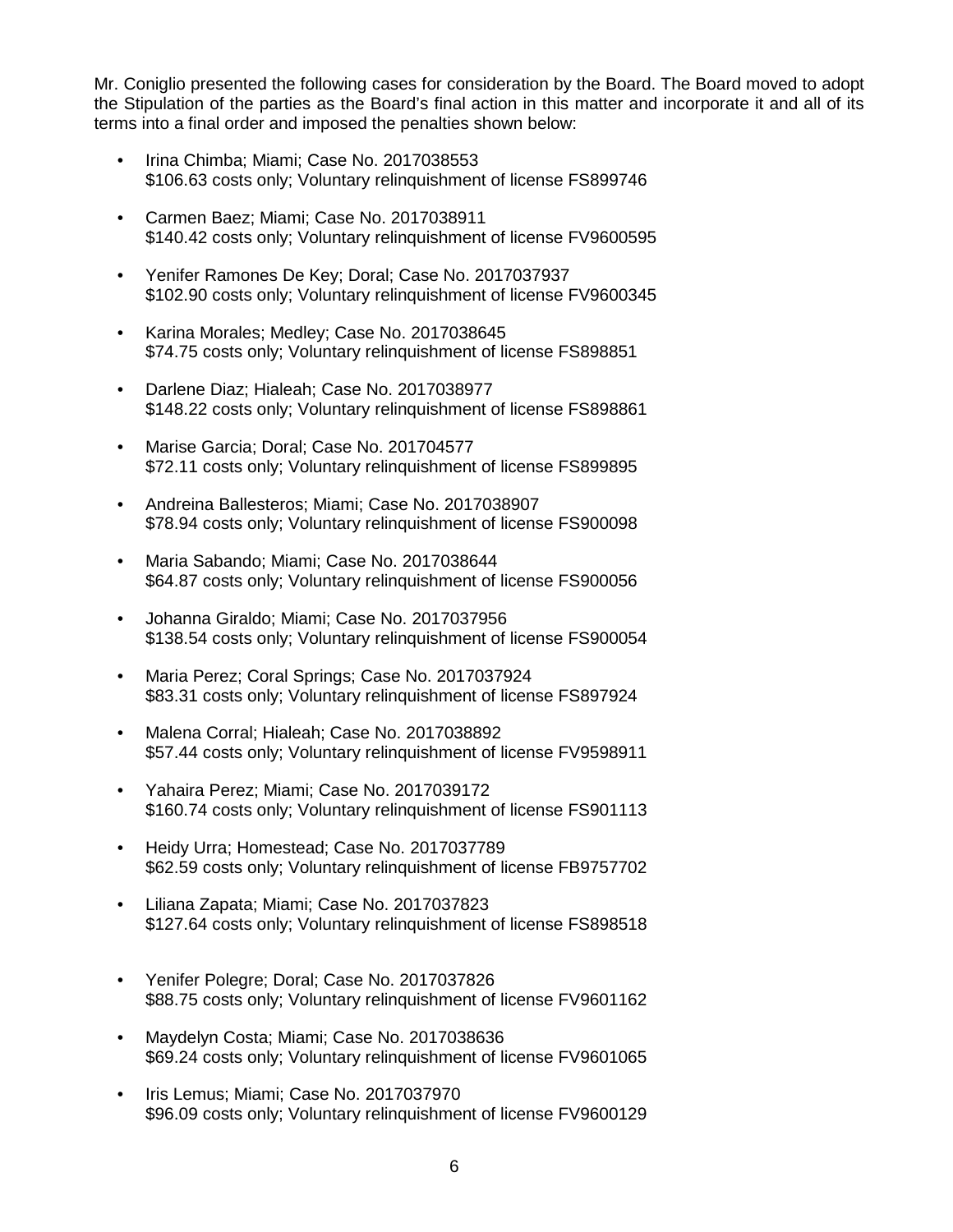- Yaima Sanchez Vega; Miami; Case No. 2017038600 \$55.03 costs only; Voluntary relinquishment of license FS902280
- Heidy Ortiz; Hialeah; Case No. 2017037940 \$88.75 costs only; Voluntary relinquishment of license FS901469
- Adanay Gonzalez; Hialeah; Case No. 2017040981 \$13.55 costs only; Voluntary relinquishment of license CL1263096
- Tachana Semervil; Boca Raton; Case No. 2017036684 \$55.79 costs only; Voluntary relinquishment of license FS897826
- Martha Jazo; Homestead; Case No. 2017040973 \$112 costs only; Voluntary relinquishment of license CL1259633
- Rita Prado; Miami; Case No. 2017037965 \$100.82 costs only; Voluntary relinquishment of license FS901579
- Abel Leon; Miami; Case No. 2017037971 \$57.44 costs only; Voluntary relinquishment of license FS901110
- Nancy Dumitrescu; Miami Beach; Case No. 2017038953 \$69.24 costs only; Voluntary relinquishment of license FS898202
- Krishna Kotecha; Miami; Case No. 2017039188 \$115.09 costs only; Voluntary relinquishment of license FS901116
- Yeisy Ramos; Doral; Case No. 2017038641 \$76.51 costs only; Voluntary relinquishment of license FS898081
- Vivian Martinez; Miami; Case No. 2017038653 \$86.43 costs only; Voluntary relinquishment of license FS898106
- Suleidys Dominquez-Garcia; Davie; Case No. 2017038550 \$79.79 costs only; Voluntary relinquishment of license FV9598903
- Lily Diaz; Hialeah; Case No. 2017038983 \$148.22 costs only; Voluntary relinquishment of license CL1263830
- Yensi Prince; Port St. Lucie; Case No. 2017037570 \$76.12 costs only; Voluntary relinquishment of license FS901147
- Elizabeth Corona; Homestead; Case No. 2017038872 \$81.07 costs only; Voluntary relinquishment of license CL1263623

## **Department Attorney Report**

Mr. Coniglio informed the Board that as of March 14, 2018, there were 406 open cosmetology cases in the legal section.

# **APPLICATIONS**

## **Hair Braiding Courses**

# **Informal Hearing**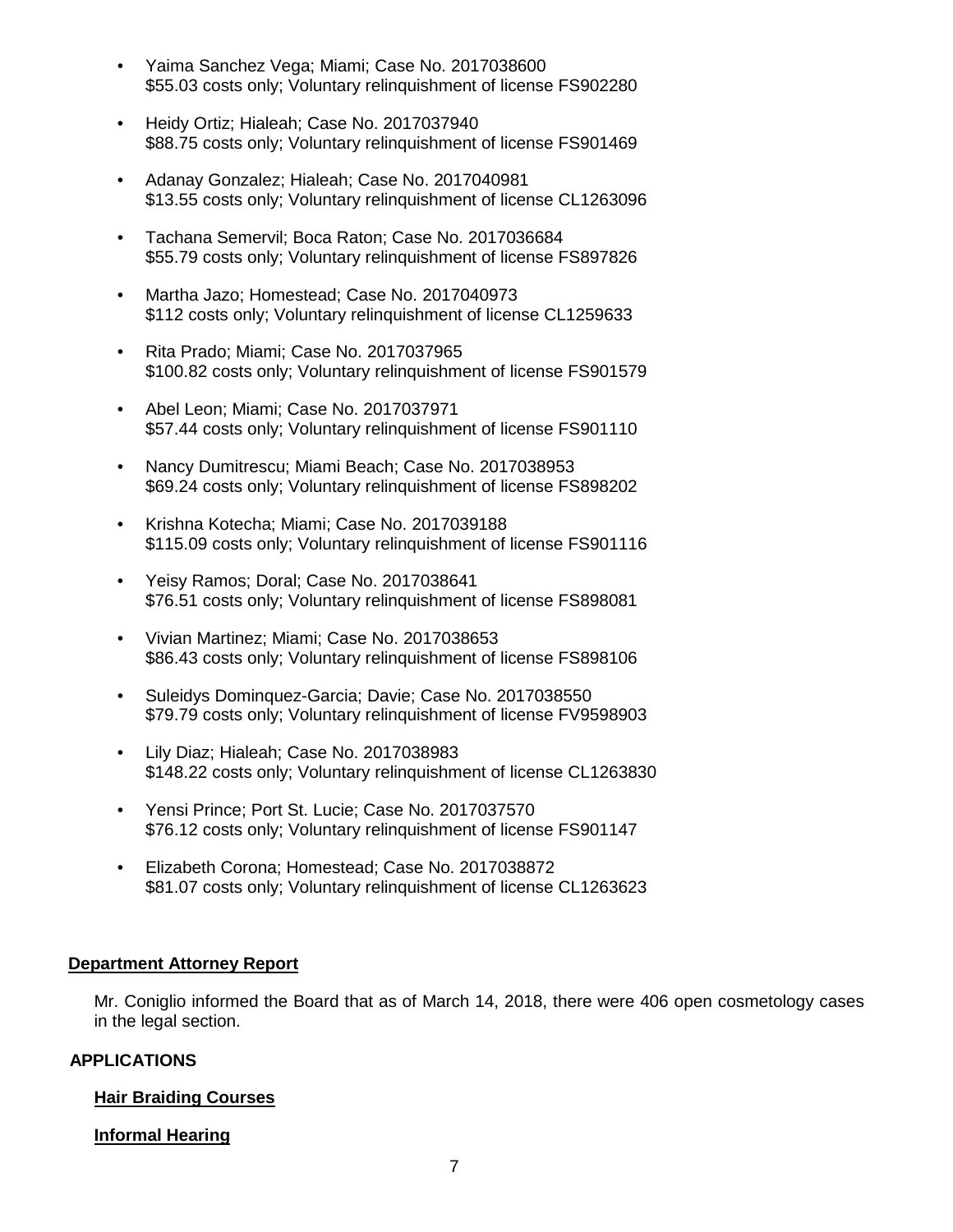## Hair For You - Internet

Ms. Sharon Johnson was present for the meeting and was sworn in by Ms. Heather Howard, Court Reporter. Ms. Robyn Barineau, Executive Director, noted that the course was denied at the October 16, 2017, Board meeting, based on the course content being outside the scope of practice of a hair braiding registration, incorrect references, outdated references, and grammatical errors. After review, the Board upheld the denial based on the course content being outside the scope of practice of a hair braiding registration, incorrect references, and outdated references.

#### Synergy Entertainment – Internet

Mr. Christopher Carpenter was present for the meeting and was sworn in by the Court Reporter. Ms. Barineau noted that the course was denied at the October 16, 2017, Board meeting, based on the course content being outside the scope of practice of a hair braiding registration, incorrect references, and outdated references. After review, the Board upheld the denial based on the course content being outside the scope of practice of a hair braiding registration, incorrect references, and outdated references.

## **Initial Review**

## Ross Beauty Academy – Internet

Ms. Melody Ross and Ms. Amber Kirby were present for the meeting and were sworn in by the Court Reporter. After review, the Board moved to deny the course based on incorrect disinfection procedures, and grammatical errors.

#### 1 Healthy Hair Care Braids – Internet

Mr. George Pinkney was present for the meeting and was sworn in by the Court Reporter. After review, the Board moved to deny the course based on the course content being outside the scope of practice of a hair braiding registration, grammatical errors, outdated references, and incorrect references.

#### Glam Hair Studio – Classroom

After review, the Board moved to deny the course based on the course content being outside the scope of practice of a hair braiding registration, outdated references, incorrect disinfection procedures, and grammatical errors.

#### I AM HAIR – Classroom

Ms. Samantha Bryson was present for the meeting and was sworn in by the Court Reporter. After review, the Board moved to deny the course based on the course content being outside the scope of practice of a hair braiding registration, outdated references, incorrect disinfection procedures, and grammatical errors.

#### I AM HAIR – Internet

Ms. Bryson was present for the meeting. After review, the Board moved to deny the course based on the course content being outside the scope of practice of a hair braiding registration, outdated references, incorrect disinfection procedures, and grammatical errors.

## Glamour Kids Braids & Multicultural Training Center – Classroom

After review, the Board moved to deny the course based on the course content being outside the scope of practice of a hair braiding registration, grammatical errors, outdated references, and incorrect references.

#### Kerls – Classroom

After review, the Board moved to deny the course based on the course content being outside the scope of practice of a hair braiding registration, grammatical errors, outdated references, and incorrect references.

#### Loc N Twisted – Classroom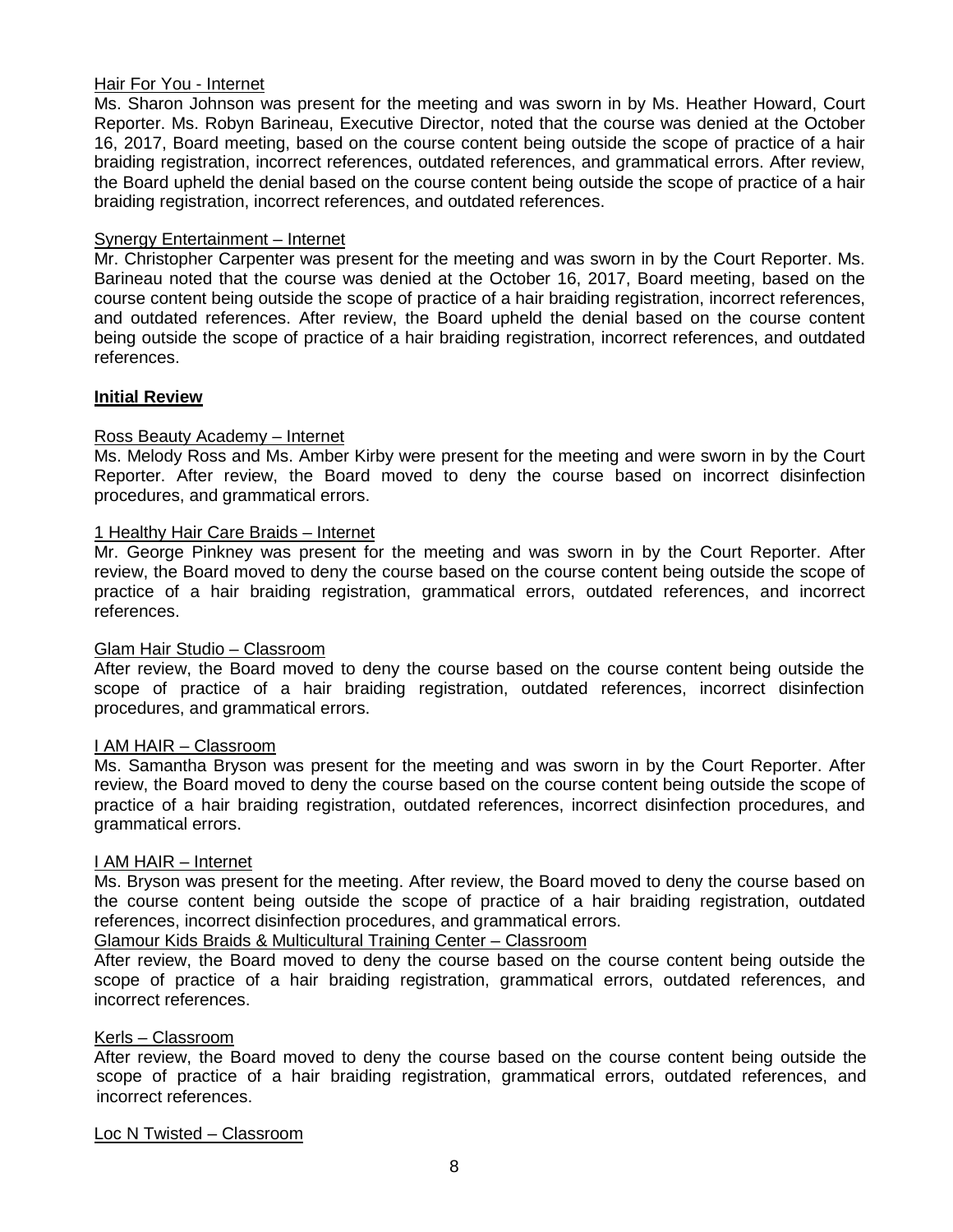Mr. David Vaught was present for the meeting and was sworn in by the Court Reporter. After review, the Board moved to deny the course based on the course content being outside the scope of practice of a hair braiding registration, outdated references, and incorrect references.

#### Severe Beauty – Classroom

After review, the Board moved to approve the course with the following contingencies: strike references to "MSDS" and replace with "SDS", strike references to "styling tools". The corrections must be submitted to the Executive Director within 30 days of the date of the order for approval.

#### **Hair Wrapping Courses**

#### **Informal Hearing**

## Synergy Entertainment – Internet

Mr. Carpenter was present for the meeting. Ms. Barineau noted that the course was denied at the October 16, 2017, Board meeting, based on the course content being outside the scope of practice of a hair braiding registration, incorrect references, and outdated references. After review, the Board upheld the denial based on the course content being outside the scope of practice of a hair wrapping registration, incorrect references, and outdated references.

#### **Initial Review**

#### Ross Beauty Academy – Internet

Ms. Ross and Ms. Kirby were present for the meeting. After review, the Board moved to deny the course based on incorrect disinfection procedures, and grammatical errors.

#### JT Bruno – Classroom

After review, the Board moved to deny the course based on the course being outside the scope of practice of a hair wrapping registration, outdated references, and incorrect references.

## Glamour Kids Braids & Multicultural Training Center – Classroom

After review, the Board moved to deny the course based on the course content being outside the scope of practice of a hair wrapping registration, grammatical errors, outdated references, and incorrect references.

#### I AM HAIR – Internet

Ms. Bryson was present for the meeting. After review, the Board moved to deny the course based on the course content being outside the scope of practice of a hair wrapping registration, outdated references, incorrect disinfection procedures, and grammatical errors.

#### I AM HAIR – Classroom

Ms. Bryson was present for the meeting. After review, the Board moved to deny the course based on the course content being outside the scope of practice of a hair wrapping registration, outdated references, incorrect disinfection procedures, and grammatical errors.

## **Body Wrapping Courses**

#### **Initial Review**

#### Ross Beauty Academy – Internet

Ms. Ross and Ms. Kirby were present for the meeting. After review, the Board moved to deny the course based on incorrect disinfection procedures, and grammatical errors.

#### Healing Art Therapy – Classroom

After review, the Board moved to approve the course with the following contingency: update fees. The correction must be submitted to the Executive Director within 30 days of the date of the order for approval.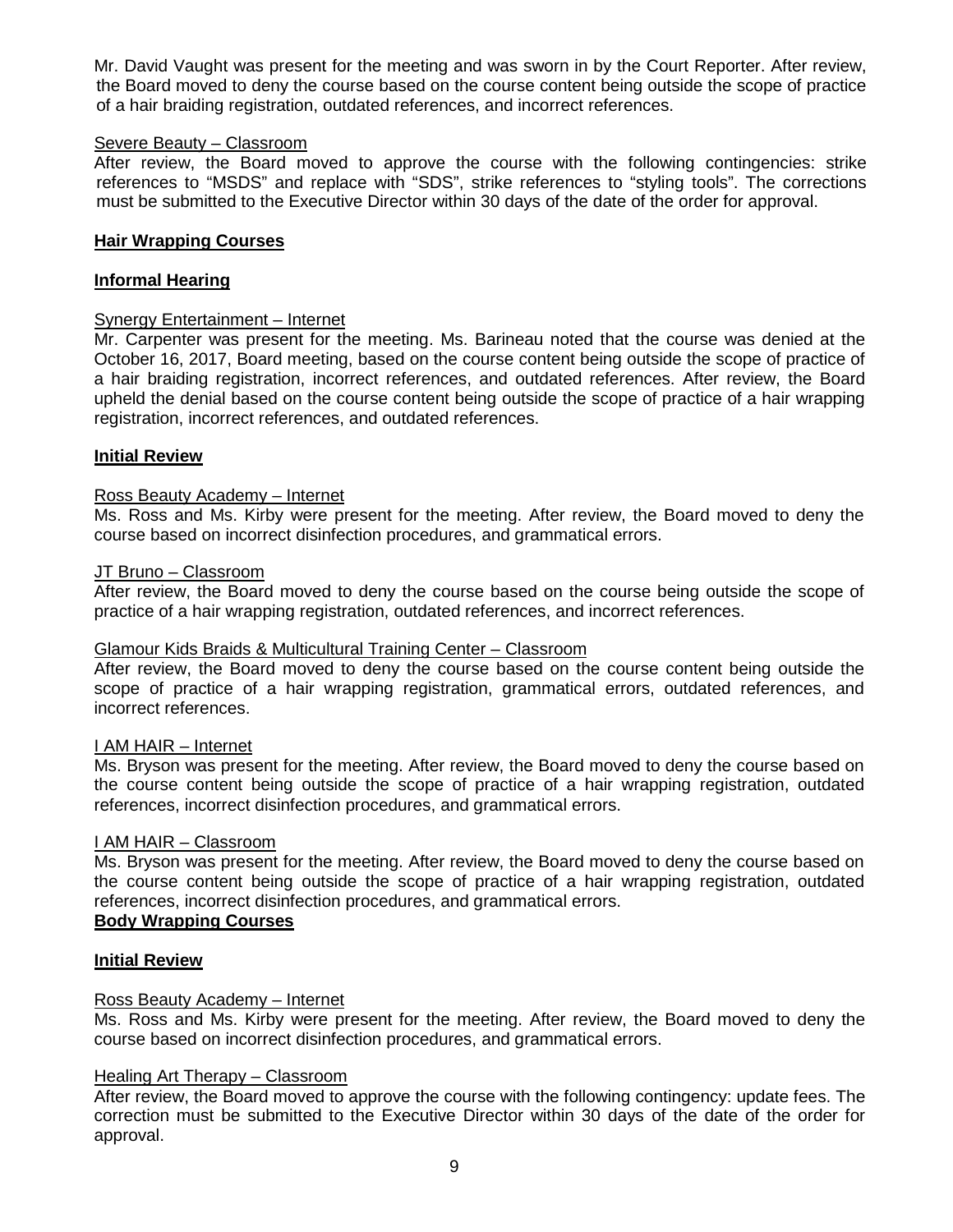## **Continuing Education Courses**

## **Informal Hearing**

## Aaron Classes – Continuing Education Course 16 Hour Internet

Mr. Shawn Hunter was present for the meeting and was sworn in by the Court Reporter. Ms. Barineau noted that the course was denied at the January 22, 2018, Board meeting, based on the course content being outside the scope of practice of Board of Cosmetology licensees. After review, the Board overturned the denial and approved the course.

## Monique Cosmetique – Waxing Refresher 4 Hour Internet

Ms. Barineau noted that the course was denied at the January 22, 2018, Board meeting, based on grammatical errors, and incorrect references. After review, the Board upheld the denial based on grammatical errors, and incorrect references.

## Monique Cosmetique – Brazilian Waxing Techniques 4 Hour Internet

Ms. Barineau noted that the course was denied at the January 22, 2018, Board meeting, based on grammatical errors. After review, the Board upheld the denial based on grammatical errors.

## **Initial Review**

## Paragon CET – CE for Florida Salon Professionals 16 Hour Internet

Ms. Dana Freelander was present for the meeting and was sworn in by the Court Reporter. After review, the Board moved to approve the course with the following contingency: strike references to "MSDS" and replace with "SDS". The corrections must be submitted to the Executive Director within 30 days of the date of the order for approval.

## Paragon CET – CE for Florida Salon Professionals 16 Hour Correspondence

Ms. Freelander was present for the meeting. After review, the Board moved to approve the course with the following contingency: strike references to "MSDS" and replace with "SDS". The corrections must be submitted to the Executive Director within 30 days of the date of the order for approval.

#### Paragon CET – CE for Florida Salon Professionals 16 Hour Internet

Ms. Freelander was present for the meeting. After review, the Board moved to approve the course with the following contingency: strike references to "MSDS" and replace with "SDS". The corrections must be submitted to the Executive Director within 30 days of the date of the order for approval.

## Paragon CET – CE for Florida Salon Professionals 16 Hour Correspondence

Ms. Freelander was present for the meeting. After review, the Board moved to approve the course with the following contingency: strike references to "MSDS" and replace with "SDS". The corrections must be submitted to the Executive Director within 30 days of the date of the order for approval.

#### Advanced Massage Techniques – HIV/AIDS 2 Hour Internet

After review, the Board moved to deny the course based on the course content being outside the scope of practice of Board of Cosmetology licensees, incorrect references, and outdated references.

## Advanced Massage Techniques – Continuing Education 16 Hour Internet

After review, the Board moved to deny the course based on the course content being outside the scope of practice of Board of Cosmetology licensees, incorrect references, and outdated references.

# 1<sup>ST</sup> Choice CE – AIDS/HIV 2 Hour Internet

After review, the Board moved to approve the course with the following contingency: strike references to "tattoo and body piercing". The correction must be submitted to the Executive Director within 30 days of the date of the order for approval.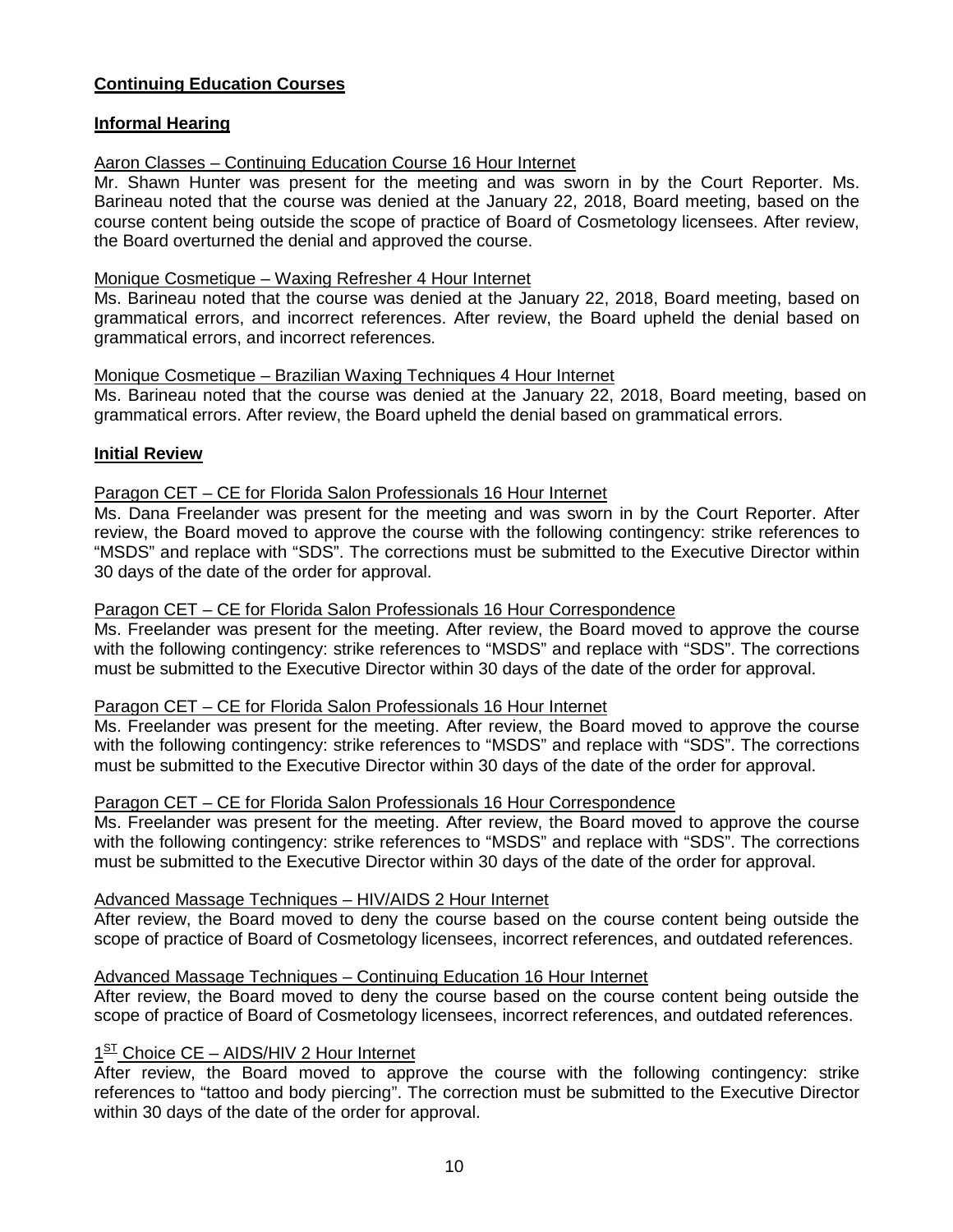$1<sup>ST</sup>$  Choice CE – Cosmetology Renewal Online 16 Hour Internet

After review, the Board moved to deny the course based on incorrect disinfection procedures, no laws and rules references, and incorrect references.

## I AM HAIR – Initial HIV/AIDS – Internet

After review, the Board moved to approve the course.

#### I AM HAIR – Initial HIV/AIDS – Classroom

After review, the Board moved to approve the course.

#### Maya's School of Beaute – Continuing Education 16 Hour Classroom

Ms. Maya Thomas was present for the meeting and was sworn in by the Court Reporter. After review, the Board moved to deny the course based on incorrect references, outdated references, and grammatical errors.

## Martell Beauty – Eyelash Extensions 8 Hour Classroom

After review, the Board moved to approve the course with the following contingencies: strike references to "barbicide", and strike references to "Department of Health". The corrections must be submitted to the Executive Director within 30 days of the date of the order for approval.

#### Cloud Nine Beauty School – Cosmetology Continuing Education 16 Hour Internet

After review, the Board moved to deny the course based on incorrect references, and grammatical errors.

## **OTHER BUSINESS**

#### **Executive Director Report**

## Financial Report for Period Ending December 2017

Ms. Barineau reported that the balance in the Board's operating account as of December 31, 2017, was over \$8.1 million, and the balance in their unlicensed activity account was over \$3.6 million for the same period.

# **Correspondence**

## Complaints and Investigative Statistics – July 2017 – February 2018

Ms. Barineau informed the Board that the Complaints and Investigative Statistics Report was included in the agenda for informational purposes.

#### Cosmetology Examination Summary – January 2018 – February 2018

Ms. Barineau informed the Board that the Cosmetology Examination Summary was included in the agenda for informational purposes.

## **Dates and Locations of Future Meetings**

April 16-17, 2018 – Altamonte Springs July 16-17, 2018 – Lake Mary October 8-9, 2018 – Daytona Beach January 14-15, 2019 – Destin

## **ADJOURNMENT**

There being no further business, the meeting was adjourned at approximately 4:00 p.m.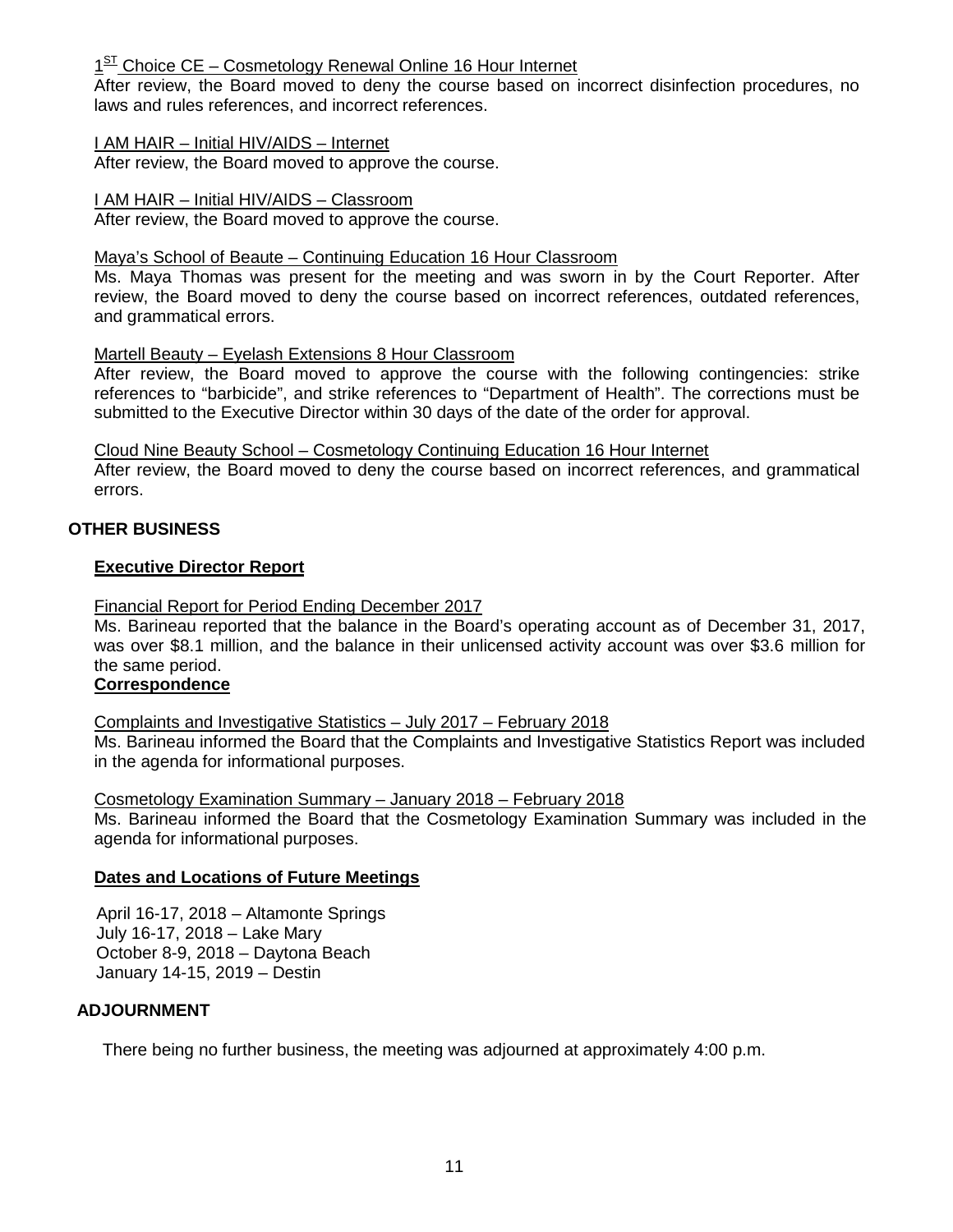The Board of Cosmetology meeting was called to order at approximately 9:00 a.m., by Chair Tabano.

#### **Board Members Present Board Members Absent**

Robin Tabano, Chair **Fran Poppell**<br>Rhonda Griffis. Vice Chair Fran Poppell Laurel Candelario Rhonda Griffis, Vice Chair Jared Sutherland Stephania Streit Adrienne Harvey

## **Other Persons Present**

Robyn Barineau, Executive Director, Department of Business and Professional Regulation (DBPR) Julie Rowland, Government Analyst, DBPR Lynette Norr, Assistant Attorney General, Office of the Attorney General Anthony Coniglio, Assistant General Counsel, Office of the General Counsel, DBPR Crystal Stephens, Chief Attorney, Office of the General Counsel, DBPR Heather Howard, Court Reporter Jennifer Lazzell Janessa Rivera Gemma Soogrim Maluseua Griffith Krishna Kotecha

The meeting was opened with a roll call and a quorum was established. The Board excused the absences of Ms. Fran Poppell, and Ms. Laurel Candelario from the meeting.

#### **APPROVAL OF MINUTES**

The Board approved the minutes from the January 22-23, 2018, Board meeting.

#### **APPLICATIONS**

#### **Licensure Applications**

#### **Initial Review**

#### Jennifer Lazzell / Ohio

Ms. Jennifer Lazzell was present for the meeting and was sworn in by Ms. Heather Howard, Court Reporter. After review, the Board moved to approve the application.

#### Margaret Menis

Ms. Menis was not present for the meeting. After review, the Board moved to deny the application as the application failed to demonstrate that she met the requirements of Section 477.119(2), Florida Statutes, and Rule 61G5-18.001, Florida Administrative Code.

#### Frederick Fogle

Mr. Fogle was not present for the meeting. After review, the Board moved to approve the application and imposed probation on the license to run concurrent with his criminal probation.

#### Cheila Suarez